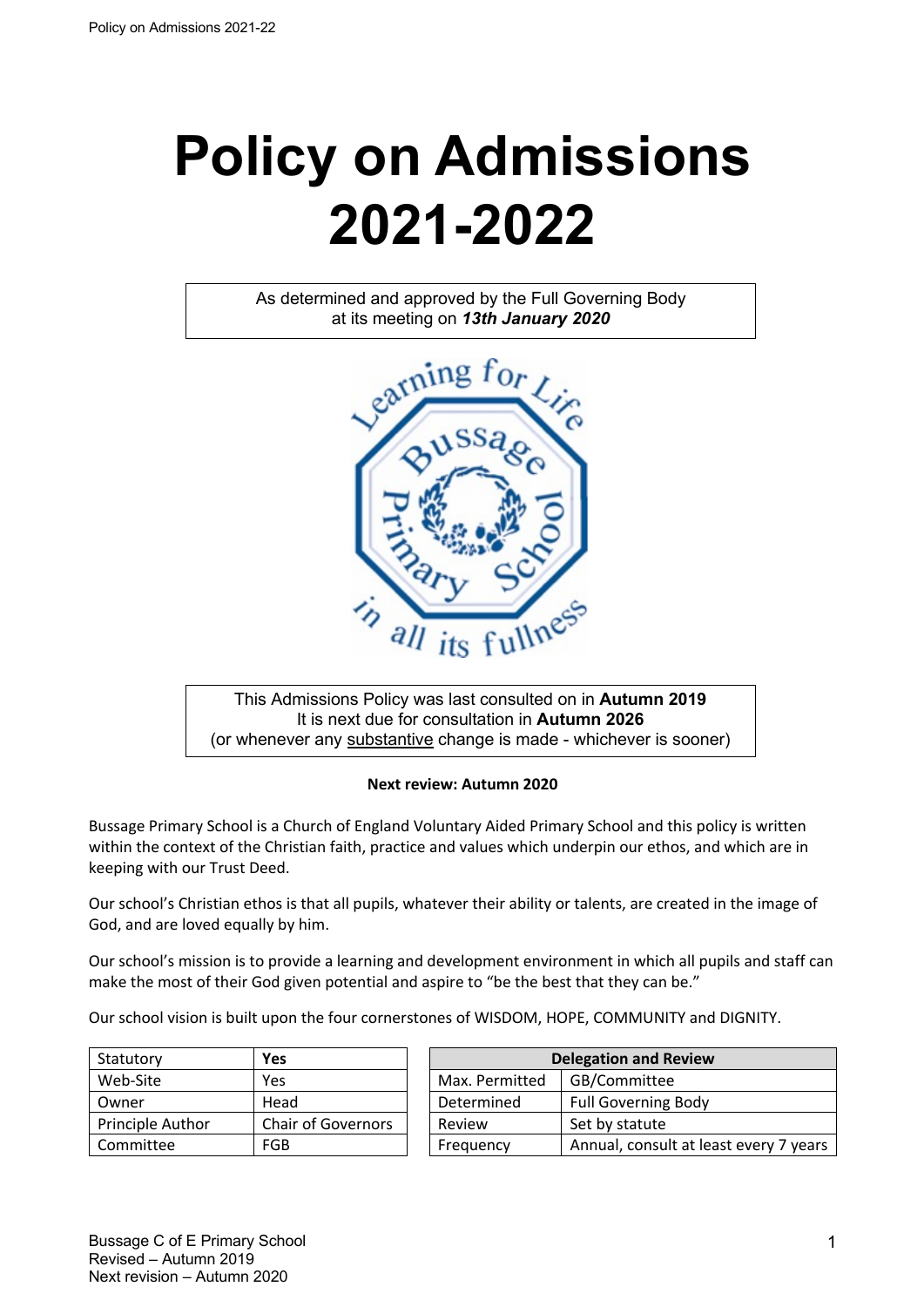# **BUSSAGE CHURCH of ENGLAND (AIDED) PRIMARY SCHOOL ADMISSIONS POLICY**

This Admissions Policy was reviewed and amended by the Governing Body in October 2019.

This Admissions Policy is written to comply with the School Admissions Code: (https://www.gov.uk/government/publications/school-admissions-code--2).

This policy should be read in conjunction with the Guide for Parents and Carers and the online application form available from Gloucestershire County Council's website:

# www.gloucestershire.gov.uk/schooladmissions

If you have not received a letter regarding school admissions by the end of **November 2020** you should contact the Admissions and Transfers Team (0-16) Shire Hall, Gloucester, GL1 2TP and arrange for one to be sent to you.

# INTRODUCTION

The Governors acknowledge that seeking admission to a Primary school is an important step for every parent and that choosing a Primary school for a young child is an especially sensitive duty for parents and crucial for the child. This Admissions Policy seeks to maintain the distinctive nature of the Church of England foundation of the School, and the legal limit(s) on infant class sizes set by the Government, whilst meeting parents' preferences as far as possible. In drawing up this document the Governors have sought to prepare the criteria to determine which children might be admitted to the School if there are more applications for the places which are available.

This document is presented to enquiring parents as a clear, fair and objective Admissions Policy, which is compatible with admissions and equal opportunities legislation. Further it enshrines both the regard of the Diocesan Board of Education, as well as that of the Local Authority to provide equality, and as far as possible to be inclusive of all elements in the School's local community.

# DELEGATED AUTHORITY

Should it be necessary to apply the priorities set out in this policy (oversubscription), admissions will be decided by a Committee of 4 governors: 3 foundation and 1 parent governor (a minimum of 3 of these being in attendance to be sufficient for the Committee to be quorate). Records of the process and outcomes will be kept, reported to the Full Governing Body and made available to parents on request. Neither the Chair of Governors nor the Headteacher may sit on this committee, and the members are to be nominated by a meeting of the Full Governing Body.

#### YEAR GROUP SIZES

The school's Published Admissions Number (PAN) is 30.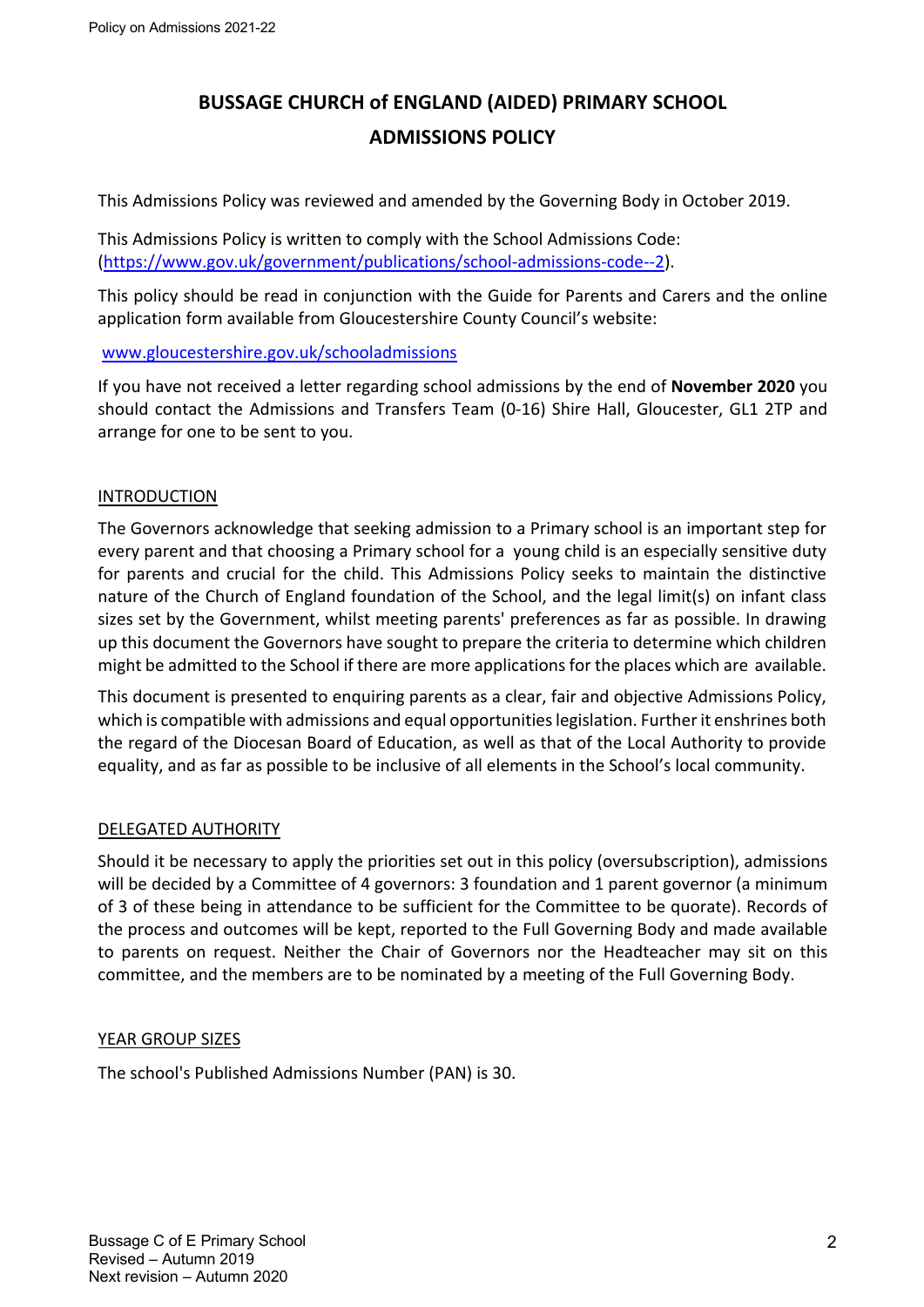# PRIORITIES FOR ADMITTING CHILDREN

The Governors will admit children to the school in the following order of priority.

**Important:** Any child with SEN and who has a statement of SEN or an EHC Plan which names our specific school must and will be admitted. Any child with SEN but without a statement or EHC Plan will be treated as all other children applying (i.e. according the to the following criteria).

- 1. Looked after Children and all children previously looked after, but who ceased to be so because they were adopted (or became subject to a child arrangements order or special guardianship order). See the current Schools Admissions Code for further detailed definitions if necessary.
- 2. Children who will have an older brother or sister (sibling) attending Bussage School, and will continue to do so on the date that the younger child's admission would take effect. Sibling refers to a brother or sister, half-brother or half-sister, adopted brother or sister, step brother or sister, or the child of the parent's/carer's partner, and in every case, the child must be living in the same family unit at the same address.
- 3. Children for whom only this particular school is appropriate due to an exceptional medical condition. Applications under this criterion will only be considered if they are supported by a written statement from a doctor. This must demonstrate that there is a very specific connection between the medical need and this school.
- 4. Children of families living in the ecclesiastical Parish of Bussage with Eastcombe (a map of the parish may be inspected at the school) at least one of whose parents are regular worshipping members of the Church congregations in the Parish\*. (Regular meaning at least once a month).
- 5. Children of full or part time permanent salaried members of staff who are employed or about to start at Bussage Church of England (Aided) Primary School.
- 6. Children of families living in the ecclesiastical Parish of Bussage with Eastcombe, having the strongest geographical claim, (measured in a straight line from the ordnance survey point of the child's home address (including flats) to the ordnance survey point of the school, using the Local Authority's computerised measuring system), with those living closer to the school receiving the higher priority.
- 7. Children of families at least one of whose parents are regular worshipping members of the Church congregation in the Parish of Bussage with Eastcombe or at least one of whose parents are regular worshipping members of other Christian Churches being a member of Churches Together in England\*. (Regular meaning at least once a month).
- 8. Remaining places are offered on the basis of those living closest to the School.

\*Applications under Criteria 4 or 7 must be supported by a letter from an appropriate member of the clergy from the place the parent(s) worship.

Where any particular category results in oversubscription, the children with the strongest geographical claim, measured in a straight line from the ordnance survey point of the child's home address (including flats) to the ordnance survey point of the school, using the Local Authority's computerised measuring system, with those living closer to the school receiving the higher priority) will be prioritised.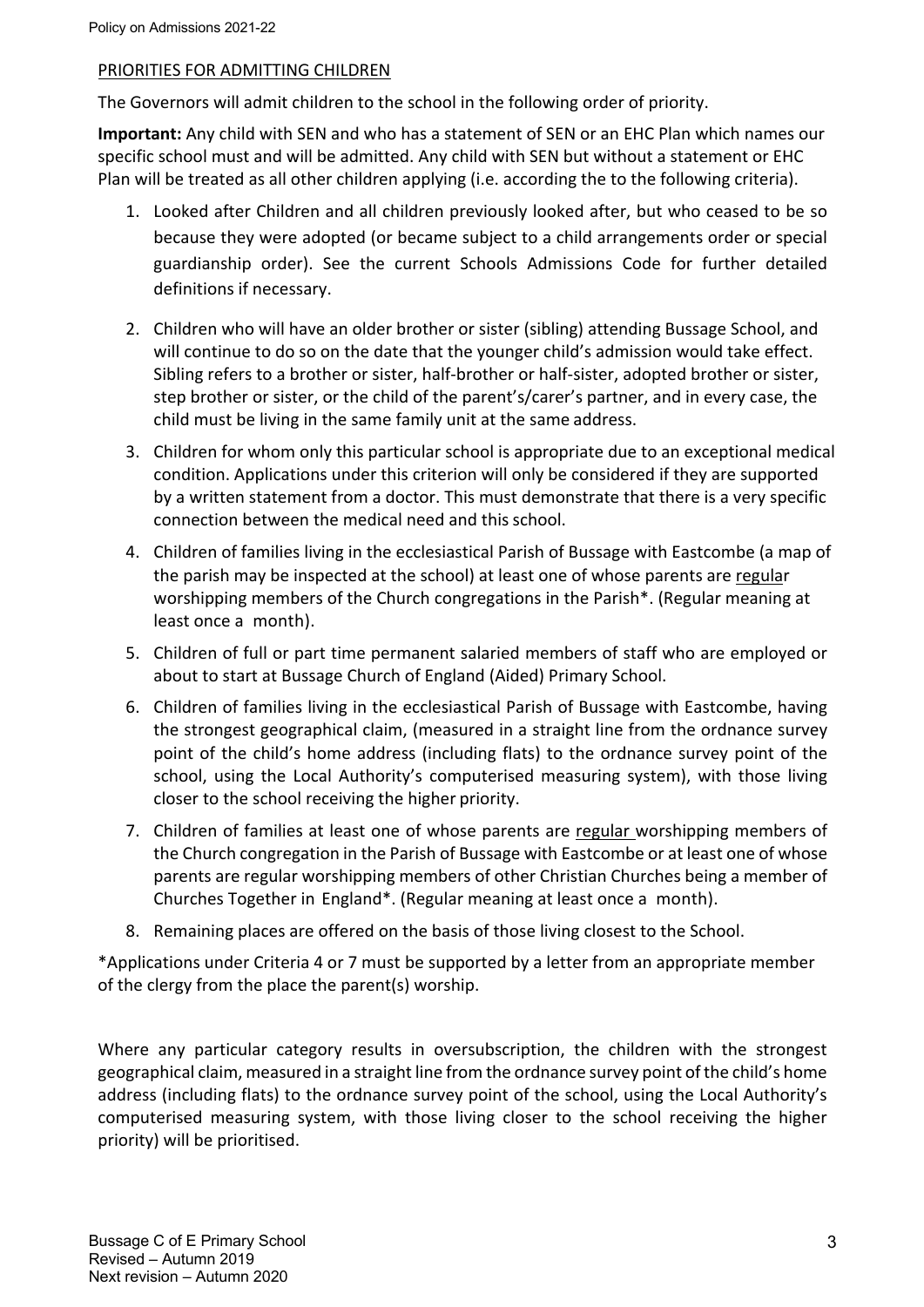In the event of a tie between two or more children when applying criterion 8, (children with the strongest geographical claim, measured in a straight line from the ordnance survey point of the child's home address (including flats) to the ordnance survey point of the school, using the Local Authority's computerised measuring system, with those living closer to the school receiving the higher priority.)

Where there are not enough places available to offer all children having an equal claim to a place at the school, a process of random allocation will be operated and supervised by the Governing Body. The randomisation methodology / process used in such an eventuality will be documented and this information made available to parents on request.

# WAITING LIST

If the school is oversubscribed, a waiting list will be held (at least) until the end of the December term. Children will be ranked in the same order as the priorities stated above (Priorities for Admitting Children).

# FAIR ACCESS PROTOCOL (In-Year Admissions)

The school has signed up to the In-Year Fair Access Protocols set out by the Local Authority. Should a vulnerable child within these protocols require a place at the school, they will take precedence over any child on the waiting list. The Protocol can be found here: https://www.gloucestershire.gov.uk/education-and-learning/school-admissions-schemecriteria-and-protocol/school-admission-protocols/

# IN YEAR ADMISSIONS

The school may admit pupils "in year" depending on its subscription level for the year group being applied for and the criteria set out in this policy. For in-year applications only, the parent should apply directly to the school in the first instance.

# ADMISSION OF SUMMER BORN CHILDREN FOR RECEPTION ENTRY

The Governors acknowledge the updated advice from the Department of Education that parents/carers of "summer born" children (born between 1 April and 31 August) may request that their children start the Reception Class a whole academic year later. Bussage Primary School will follow the Local Authority process which states that parents can only apply for a Reception place at a school on a single occasion. An application for a deferred entry must be made during the Normal Admission Round for the child's chronological year group stating the reasons for requesting deferred entry to the following year. The Governing Body will decide whether the deferred entry can be approved for the school on a case by casebasis.

For the avoidance of doubt, the term "Normal Admission Round" refers to all applications to the main year of entry to the school – i.e. Reception. Applications made during the Normal Admission Round will be made in advance of the academic year in which the child is due to start at the school. All children are entitled to a full time place; however, they may attend on a parttime basis until later in the school year but not beyond the point at which they reach compulsory schoolage.

Further information can be obtained from the GCC Guidance Booklet on admissions.

This booklet and the form to request a deferred entry can be downloaded from the following link: - http://www.gloucestershire.gov.uk/startingprimary